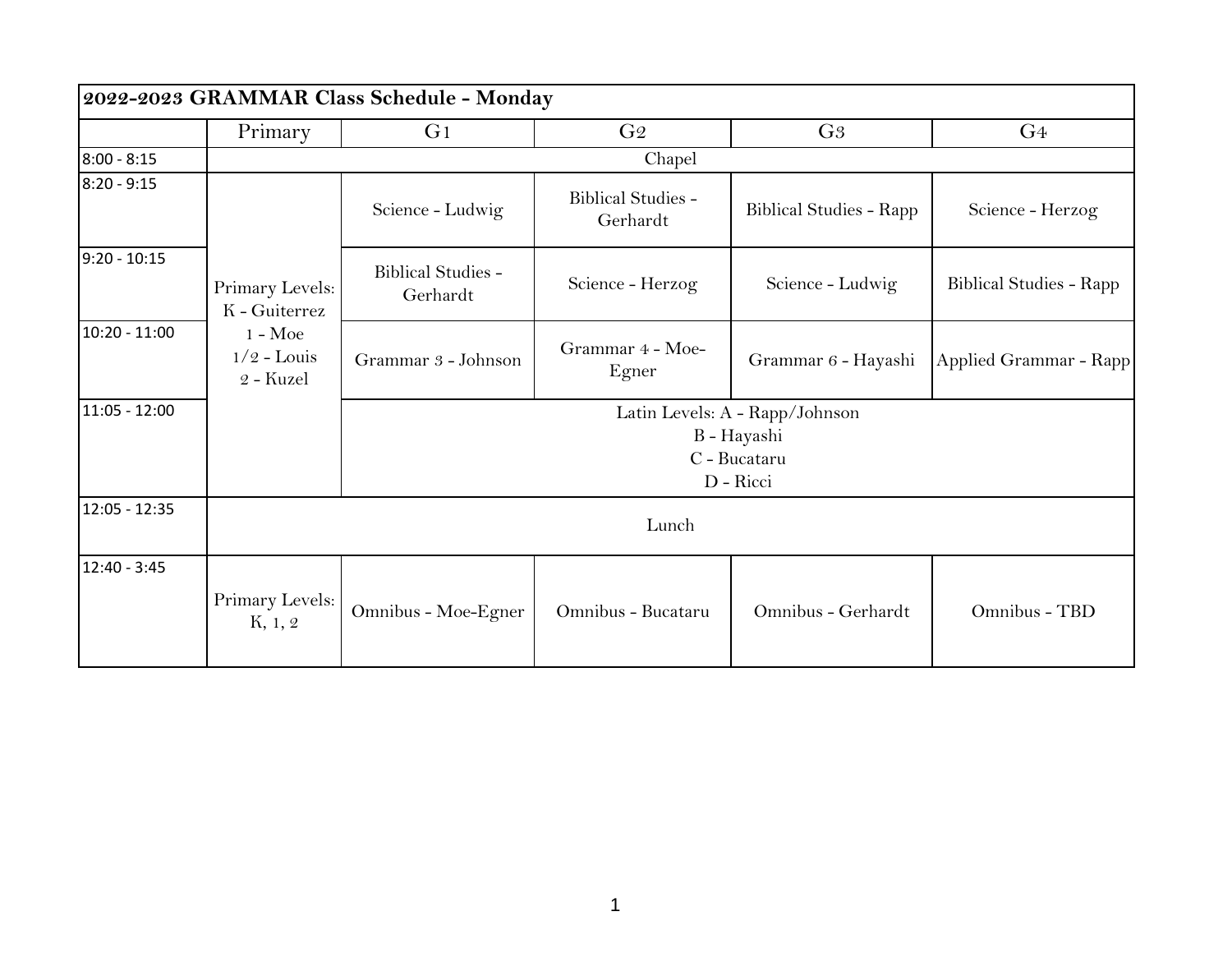| 2022-2023 GRAMMAR Class Schedule - Wednesday |                                                    |                          |              |                                             |              |
|----------------------------------------------|----------------------------------------------------|--------------------------|--------------|---------------------------------------------|--------------|
|                                              | Primary                                            | G1 and G2 - Rapp         |              | G <sub>3</sub> and G <sub>4</sub> - Wamsley |              |
| $8:00 - 8:15$                                |                                                    | Prayer Time              |              |                                             |              |
| $8:20 - 9:15$                                |                                                    | Gym - Ludwig             | Gym - Ludwig | Study                                       | Study        |
| $9:20 - 10:15$                               | Study<br>K - Guiterrez<br>$1 - Louis$<br>2 - Kuzel | Study                    | Study        | Study                                       | Study        |
| $10:20 - 11:15$                              |                                                    | Study                    | Study        | Gym-Ludwig                                  | Gym - Ludwig |
| 11:15-11:45                                  | <b>Strategic Games</b><br>$-TBD$                   | Chess - TBD              |              |                                             |              |
| 11:50 - 12:20                                |                                                    | Lunch                    |              |                                             |              |
| 12:40 - 1:35                                 | Gym - Ludwig                                       | Study                    | Study        | Study                                       | Study        |
| $1:40 - 2:35$                                | Art - TBD                                          | Study                    | Study        | Study                                       | Study        |
| $2:40 - 3:35$                                | Music - TBD                                        | Choir or Art - TBD   TBD |              |                                             |              |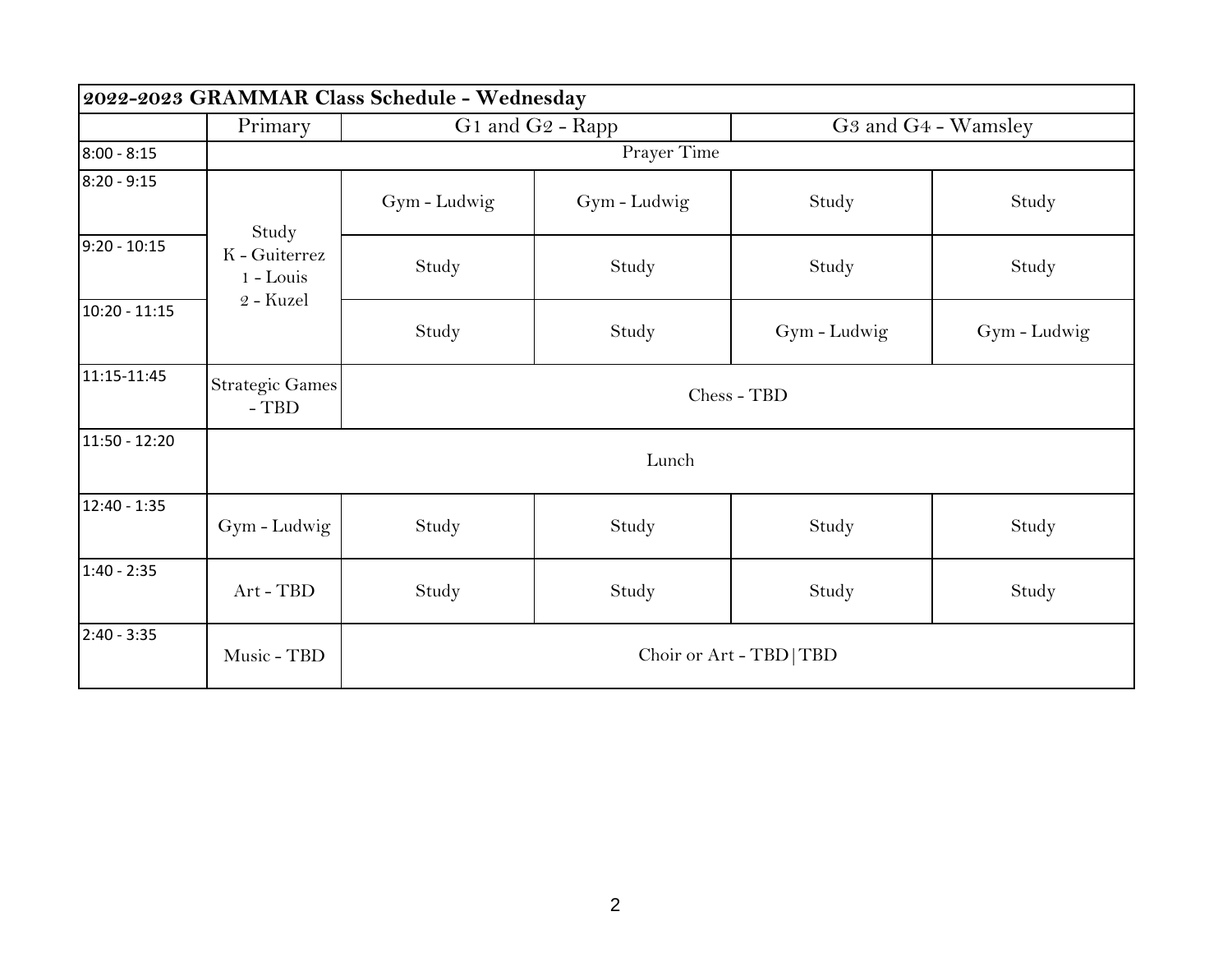| 2022-2023 LOGIC Class Schedule - Monday |                             |                                                                       |  |  |
|-----------------------------------------|-----------------------------|-----------------------------------------------------------------------|--|--|
|                                         | L1                          | L2                                                                    |  |  |
| $8:00 - 8:15$                           |                             | Chapel                                                                |  |  |
| 8:20 - 9:15                             | Christian Studies - Urton   | Critical Thinking - Burns                                             |  |  |
| $9:20 - 10:15$                          |                             | Latin I - Hayashi<br>Latin II - Ricci<br>Intro to Spanish - Gouzoules |  |  |
| 10:20 - 11:15                           |                             | Church History - Urton                                                |  |  |
| 11:15-11:45                             | Physical Science - Ludwig   | Lunch                                                                 |  |  |
| 11:50 - 12:20                           | Lunch                       |                                                                       |  |  |
| 12:25 - 1:20                            | Formal Logic - Burns        | Intro to Biology - Ludwig                                             |  |  |
| 1:25 - 2:35                             | Omnibus: History - Dadabo   | Omnibus: Literature - Ricci                                           |  |  |
| 2:35 - 3:45                             | Omnibus: Literature - Ricci | Omnibus: History - Dadabo                                             |  |  |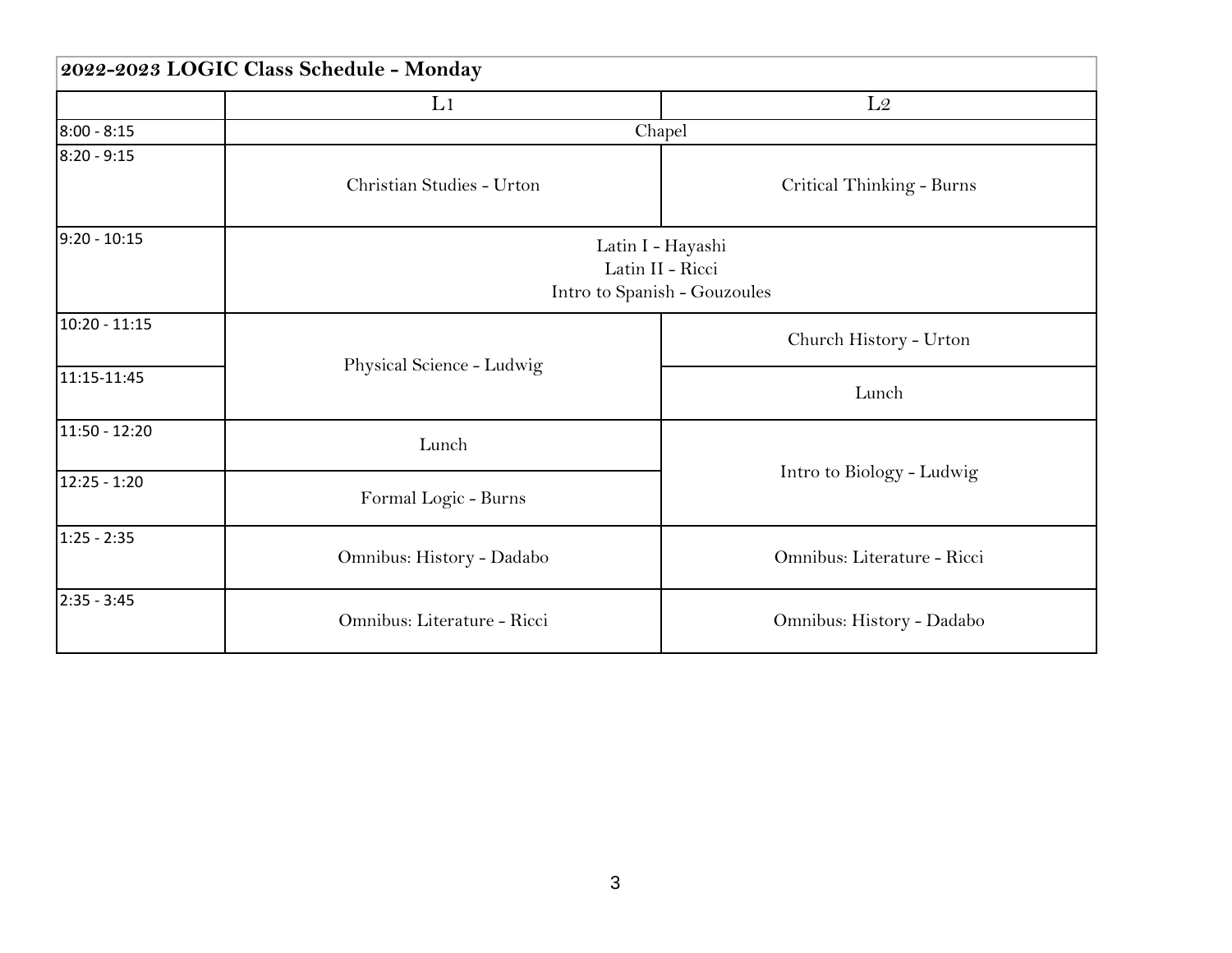|                | 2022-2023 LOGIC Class Schedule - Wednesday                   |                                                                     |  |  |  |
|----------------|--------------------------------------------------------------|---------------------------------------------------------------------|--|--|--|
|                | L1 and L2 - Gerhardt                                         |                                                                     |  |  |  |
| $8:00 - 8:15$  |                                                              | Prayer Time                                                         |  |  |  |
| 8:20 - 9:15    | Study                                                        | Study                                                               |  |  |  |
| $9:20 - 10:15$ | Gym - Ludwig                                                 | Gym - Ludwig                                                        |  |  |  |
| 10:20 - 11:15  | Pre Algebra - Gardner<br>plus virtual Office Hours on Friday | Study                                                               |  |  |  |
| 11:20-12:15    | Study                                                        | Intergrated Math I - Gardner<br>plus virtual Office Hours on Friday |  |  |  |
| 12:20 - 1:10   |                                                              | Lunch                                                               |  |  |  |
| $1:15 - 1:45$  | Chess - TBD                                                  | Chess - TBD                                                         |  |  |  |
| 1:50 - 2:35    | Study                                                        | Study                                                               |  |  |  |
| 2:40 - 3:35    |                                                              | Choir or Art - TBD   TBD                                            |  |  |  |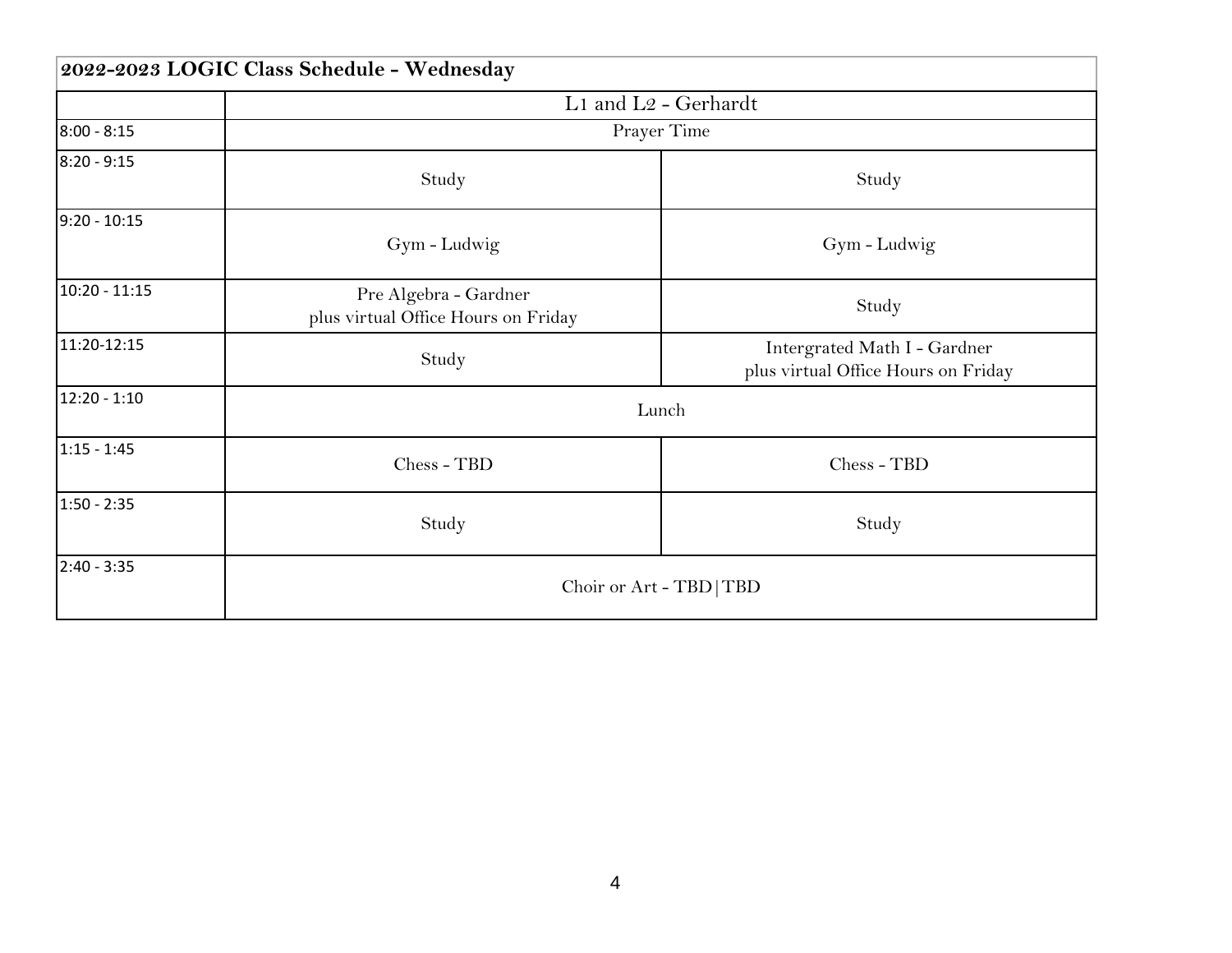| 2022-2023 RHETORIC Class Schedule - Monday |                                                                                                                                                      |                                                                              |                                                                |                              |  |
|--------------------------------------------|------------------------------------------------------------------------------------------------------------------------------------------------------|------------------------------------------------------------------------------|----------------------------------------------------------------|------------------------------|--|
|                                            | R <sub>1</sub>                                                                                                                                       | R <sub>2</sub>                                                               | R <sub>3</sub>                                                 | R <sub>4</sub>               |  |
| $8:00 - 8:15$                              |                                                                                                                                                      | Chapel                                                                       |                                                                |                              |  |
| $8:20 - 9:50$                              | Integrated Math I / Integrated Math I Accelerated - Gardner<br>Integrated Math II / Integrated Math II Accelerated - Schulz<br>Pre-Calculus - Schulz |                                                                              |                                                                |                              |  |
| 9:50-10:05                                 | <b>Break</b>                                                                                                                                         |                                                                              |                                                                |                              |  |
| $10:10 - 11:40$                            | Spanish I - Dadabo                                                                                                                                   | Spanish II - Lopez                                                           | Physics - Smythe                                               | Adv. Spanish - Gouzoules     |  |
|                                            | <b>LUNCH</b>                                                                                                                                         |                                                                              |                                                                |                              |  |
| $12:15 - 1:55$                             | Physics - Smythe                                                                                                                                     | Chemistry - Gardner<br>plus 1 hr Thurs for students<br>who earn 80% or below | Spanish III - Gouzoules                                        |                              |  |
| $2:00 - 2:55$                              | Systematic Theology and<br>Biblical Worldview -<br>Wilkins                                                                                           | <b>Economics and Personal</b><br>Finance - Grode                             | Fundamentals of<br>Professionalism - Burns<br>Aesthetics - TBD | Independent Study<br>- Marsh |  |
| $3:00 - 3:45$                              | <b>Study Hall</b><br>Pre-Algebra I/II                                                                                                                |                                                                              |                                                                |                              |  |